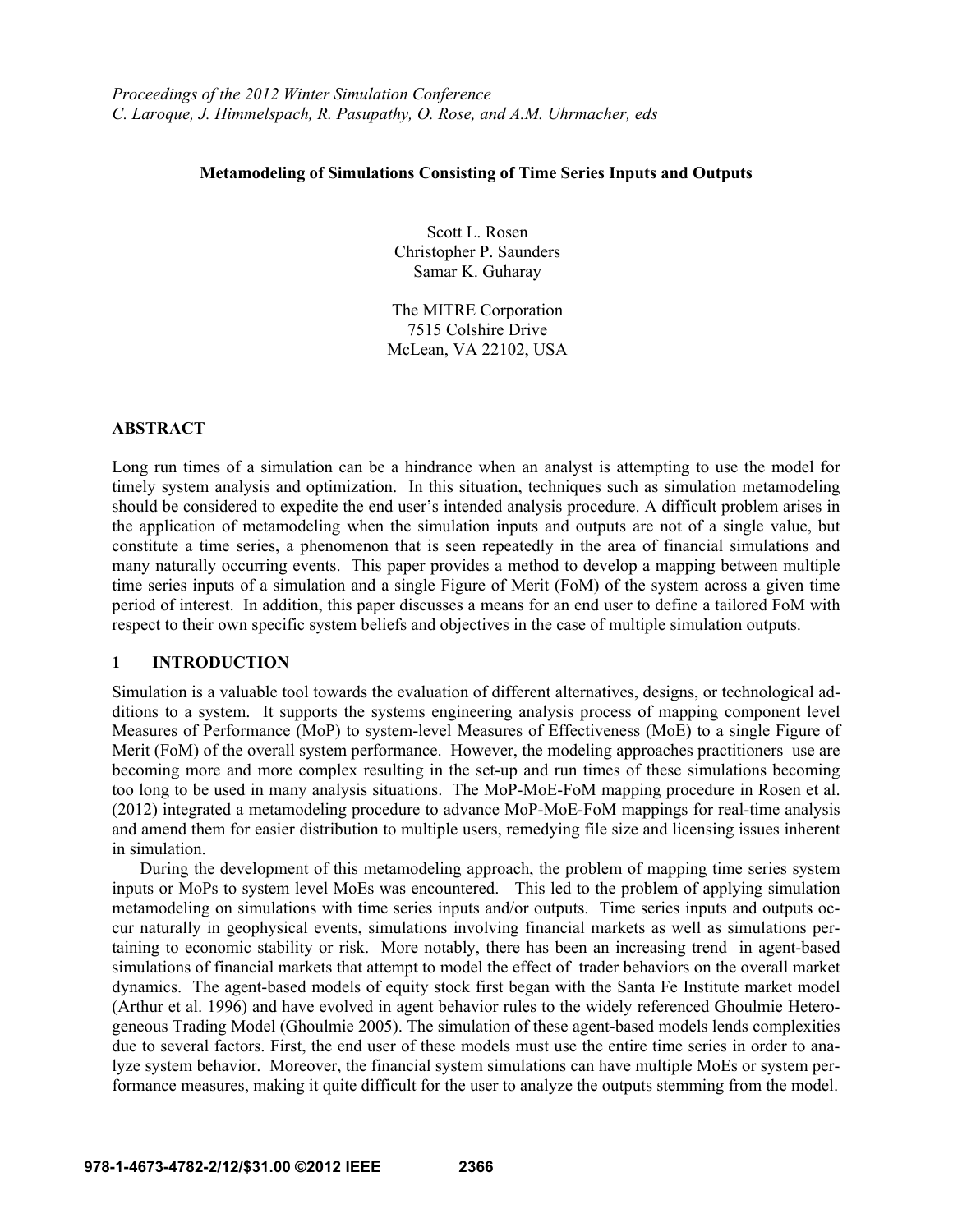A wealth of metamodeling families is available to initially consider for this time series metamodeling problem. Notable metamodeling families include Response Surface Models (Myers 1976, Box and Draper 1987), Splines (deBoor 1978, Myers et al. 1996), Radial Basis Functions (Dyn et al. 1986, Meghabghab 2001), Spatial Correlation Metamodels / Kriging (Sacks 1989, Kleijnen 2009), and Neural Networks (Lippman 1987, Al-Hindi 2004). However, it is not immediately apparent how these approaches can be applicable to situations where the simulation consists of time series inputs and/or outputs as in the case of financial markets as discussed above.

 This paper provides an approach for simulation metamodeling with simulations consisting of time series inputs and outputs. As many financial simulations contain multiple time series outputs, the approach also considers the situation of aggregating multiple simulation outputs to provide the user with a single FoM value for any time period of interest. Section 2 outlines the technical problem and the framework for our approach. Section 3 outlines a Multiattribute Value Function (MAV) approach to be used to define the overall FoM relevant to the analyst's preferences in the case of multiple simulation model outputs. Section 4 then presents a Neural Network metamodeling procedure to capture the behavior of the financial simulations, which coupled with the MAV function, creates a means to rapidly and efficiently quantify the FoM on any time period of interest. Section 5 illustrates these ideas in a case study involving the metamodeling of a variant of the Ghoulmie (2005) model. Conclusions are provided in Section 6.

# **2 PROBLEM AND APPROACH**

A two-step procedure is proposed to map multiple simulation input time series to a FoM that is a single numerical value from an omnibus time series for a point of interest *t*. The schematic below (Figure 1) illustrates this two-step approach. There are two points not explicitly depicted by this schematic. First, since the MAV model provides an output for a particular point on the time series *t*, the MAV model must be sampled repeatedly across the time series to generate the omnibus time series for the FoM. In addition, the Neural Network becomes the surrogate model of both the simulations and MAV function in union.



Figure 1: FoM Estimation via Preference Modeling and Metamodeling of Time Series Simulation Data

 The first step involves the assessment of a closed-form Multiattribute Value (MAV) function (Dyer and Sarin 1979) through interaction with the model end user to quantify relative importance between the simulation model outputs with regard to the FoM or overall system effectiveness. The MAV function  $V<sub>t</sub>$ enables the aggregation of multiple simulation outputs  $y_1, y_2, ..., y_k$  into a single aggregated time series. The second step consists of a Neural Network metamodel to model the relationship between the time se-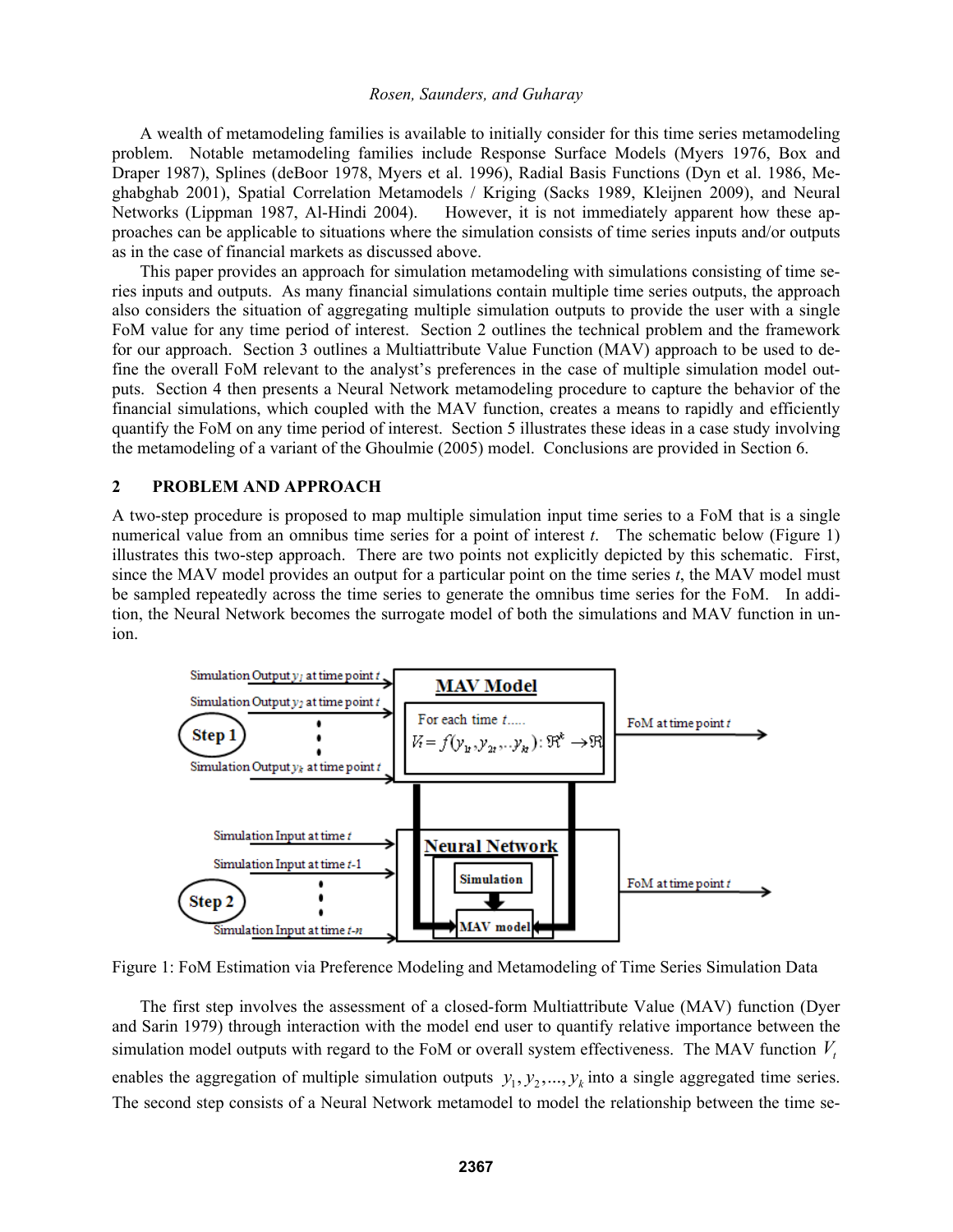ries inputs from the last *n* points in time,  $t, t-1, \ldots, t-n$  to the simulations and the MAV single-valued response (FoM) from the corresponding simulation outputs at time *t* . The Neural Network is then sampled at the time period of interest to project the FoM for that time period. A whole time series involving the FoM can then be computed by resampling the Neural Network at each point along the time series.

## **3 MULTI-ATTRIBUTE VALUE MODEL FOR OUTPUT AGGREGATION**

In our approach for metamodeling, the Figure of Merit (FoM) can be interpreted as the overall level of preference a decision maker has towards a set of MoE values, which in our paradigm are analogous to outputs from a simulation. A Multiattribute Value (MAV) function (Dyer and Sarin 1979) approach is selected for use over Multiattribute Utility (MAU) theory (Von Neumann and Morgenstern 1947) due to its more simplified assessment procedure. This was earlier applied by Rosen et al. (2006), and it was shown to provide more accurate decision models than those generated through a traditional MAU function.

 A MAV function in multi-linear form, as shown in Equation (1), is used to map levels of *n* MoE expected values and corresponding standard deviations to a single-valued FoM on [0,1].

$$
V(y) = \sum_{i=1}^{2n} w_i v_i(y_i) + \sum_{i=1}^{2n} \sum_{j>1}^{2n} w_{ij} v_i(y_i) v_j(y_j) + \sum_{i=1}^{2n} \sum_{j>i}^{2n} \sum_{l>j}^{2n} w_{ijl} v_i(y_i) v_j(y_j) v_l(y_l) + \dots
$$
  
\n
$$
\dots \dots + w_{123\ldots 2n} v_1(y_1) v_2(y_2) \dots v_{2n}(y_{2n}) + \varepsilon
$$
 (1)

The variables  $y_i$  can represent levels of either expected value or standard deviation for a particular performance measure or output from the simulation or MoEs. The basis functions  $v_i(v_i)$  represent value functions for an expected value or standard deviation corresponding to a specific simulation output. The coefficients  $w_i$  can be interpreted as weights representing the expected change in the decision maker's

FoM value to a change in  $y_i$ . The error term  $\varepsilon$  represents the error in assessing the decision maker's preferences.

 The basis value functions pertaining to standard deviation do not always need to be calibrated and can be omitted when the level of uncertainty in the simulation's output MoE values are not fully understood or when uncertainty in an MoE value has insignificant effect on the overall FoM. There is an assessment procedure for the proposed MAV Function that is applicable to this domain. For further details on this assessment procedure and how it supports a generic MoP-MoE-FoM process, see Rosen et al. (2012). The MAV model sets up a generalized framework for this approach, however, the focus of this paper is on the metamodeling of time series simulations via Neural Networks, which is further discussed in the upcoming section.

## **4 NEURAL NETWORK TIME SERIES METAMODEL**

Previous research proposed the use of Neural Networks for time series forecasting; a couple of examples include Faraway and Chatfield (1996) and Gheyas and Smith (2009). Neural Networks' ability to incorporate large input sets makes them malleable for time series based modeling. Coupling this with their known capability of capturing the behavior inside complex simulations (Barton and Meckesheimer 2006) makes them an intriguing selection for metamodeling of simulation outputs that consist of a system of time series. Hill et al. (1996) also argue that Neural Networks are potentially less subjective to the limitations of traditional statistical time series methods, such as, having to expertly specify the functional form relating to input and output variables, making data transformations, and other evaluations requiring expert user interaction.

The basic premise for time series metamodeling with Neural Networks is to consider each index of past observations of the FoM time series to be an individual input to the Neural Network along with the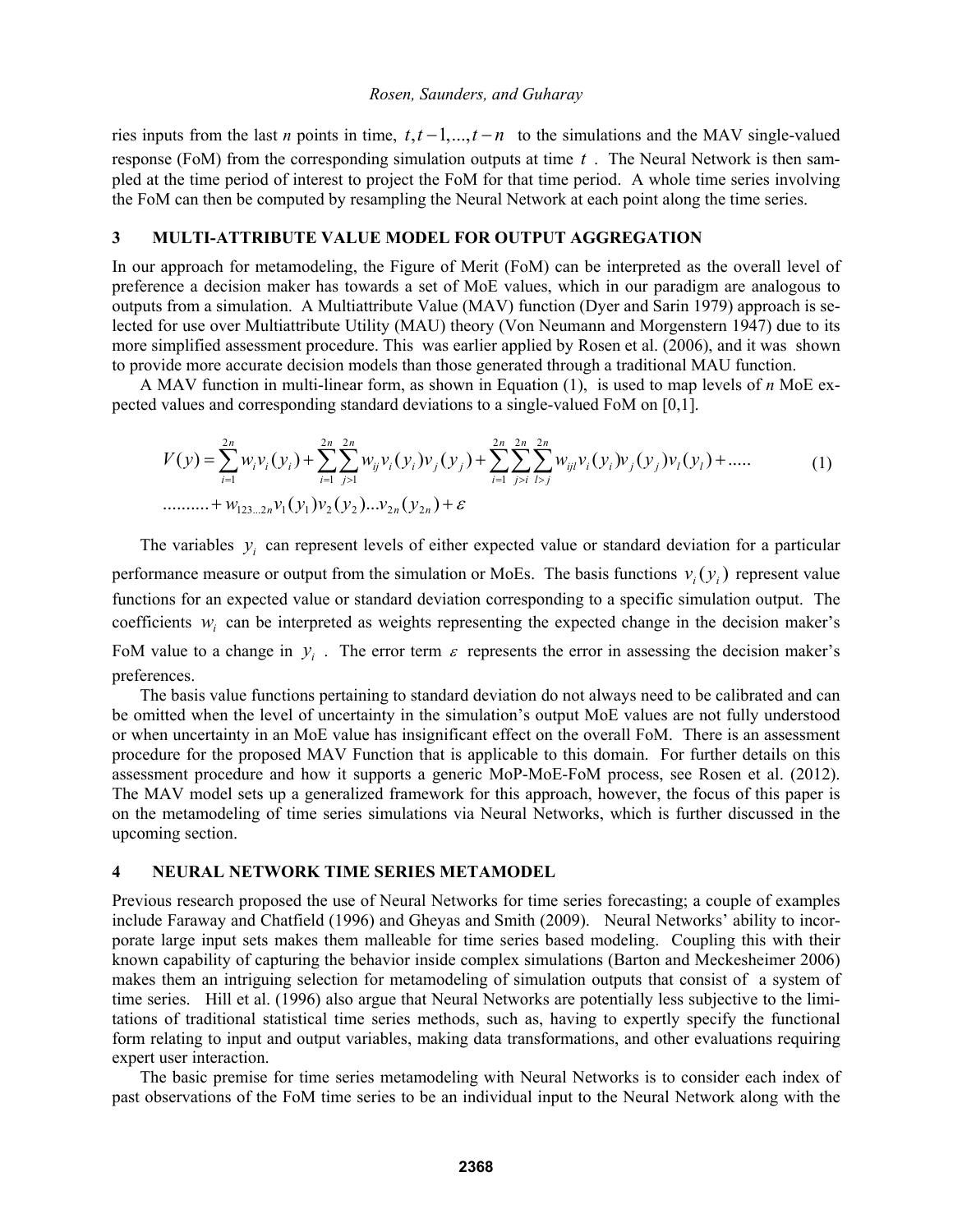time series simulation inputs  $x_t, x_{t-1}, \ldots, x_{t-n}$  as well as single-valued simulation inputs *s*. In the Heterogeneous Trading Model, the time series inputs  $x_t$ ,  $x_{t-1}$ ,  $x_{t-n}$  can represent the news signal level over time and the single-valued inputs *s* can represent the number of traders participating in the market, for example. We also utilize the past FoM observations  $y_{t-1}, y_{t-2}, \ldots, y_{t-n}$  as inputs to the Neural Network. The basic function mapping for a given time  $t$ , with error term  $\varepsilon$ , becomes:

$$
y_t = f(y_{t-1}, y_{t-2}, \dots, y_{t-n}, x_t, x_{t-1}, \dots, x_{t-n}, s) + \varepsilon_t
$$
\n<sup>(2)</sup>

 By following this structure, one can also integrate multiple time series into the input layer of the Neural Network. The Neural Network output is the value of the time series at point *t*, which can be the next period in time or a period further in the future. To model a complete time series for multiple points in time, the Neural Networks is resampled for each of the indices of the time series.

 The remainder of this section provides additional detail on the proposed single hidden layer structure of Neural Networks for time series metamodeling. Section 4.2 provides a discussion on an appropriate space-covering experimental design alternative.

### **4.1 Structure and Training of the Neural Network Mapping**

A single hidden layer, feed-forward structure has been the most widely attempted Neural Network structure for time series forecasting (Zhang et. al 1998). Therefore, we have implemented this structure for the time series metamodeling problem. Under a single layer, the mathematical relationship between the inputs of the network  $y_{t-1}, y_{t-2}, \ldots, y_{t-n}$  and  $x_{t-1}, x_{t-2}, \ldots, x_{t-n}$  and output  $y_t$  can be simplified as follows:

$$
y_{t} = \alpha_{0} + \sum_{j=1}^{h} \alpha_{j} \theta \left( \beta_{0j} + \sum_{i=1}^{n} \beta_{ij} y_{t-i} + \sum_{i=0}^{n} \beta_{ij} x_{t-i} \right) + \varepsilon_{t}
$$
(3)

In this expression, *h* is the number of hidden nodes and  $\alpha$  and  $\beta$  represent the connection weights of the network. The transfer function of the hidden layer neurons of the network pertains to  $\theta(\bullet)$ , which can be comprised of more complicated forms. Figure 2 presents a graph of the single hidden layer, feedforward Neural Network structure.



Figure 2: Single Layer Neural Network for Time Series Metamodeling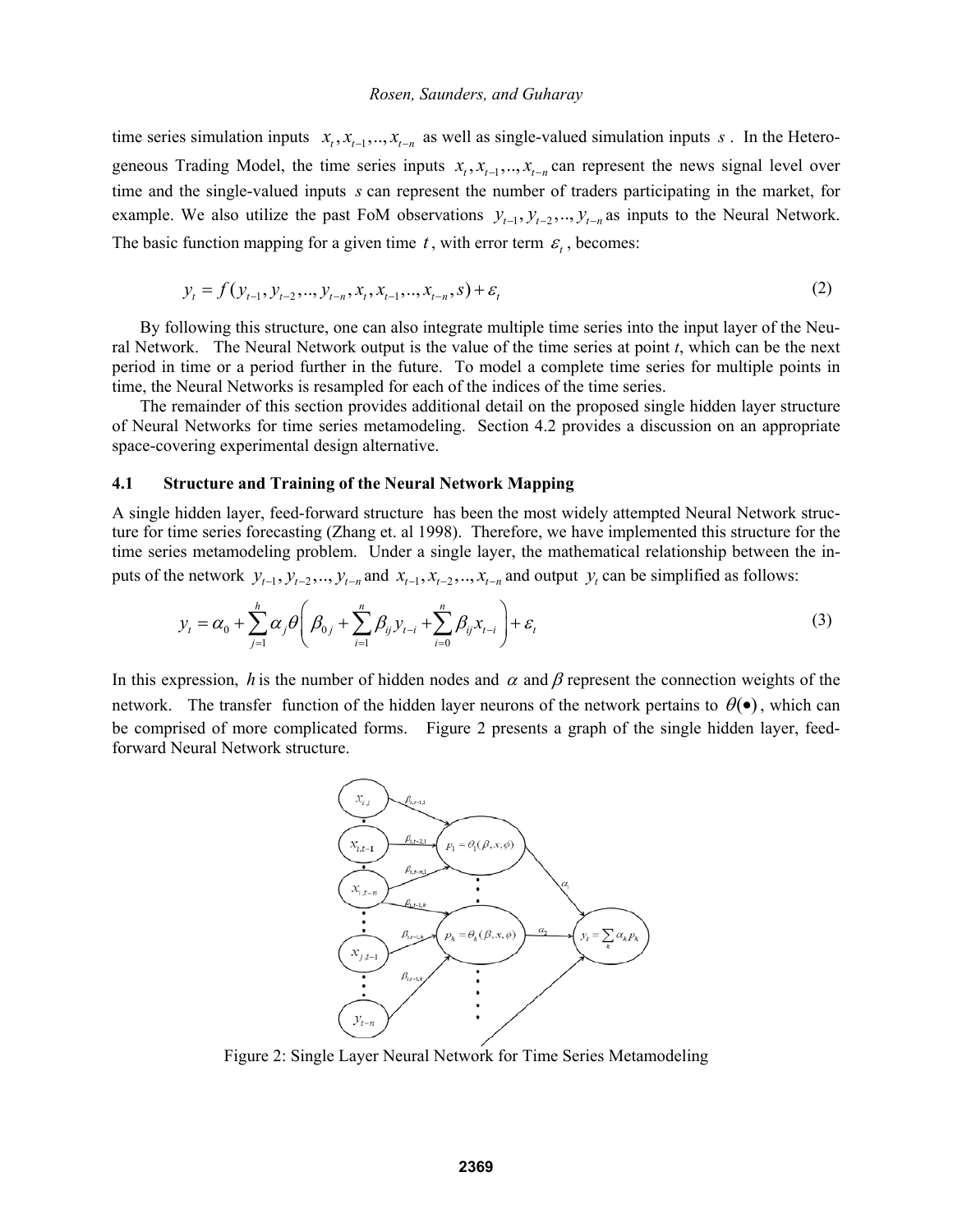The input layer is the column of nodes on the left-hand side of the network. Each node pertains to a single value on an individual time series *i* for *n* periods before the current time *t*, which is noted by  $x_i$ ,  $n = n$ . Note that the nodes in the input layer can represent a simulation input  $x_{i,t-n}$  or a past observation of the FoM time series  $y_{t-n}$ . The hidden layer is contained in the middle column of nodes, which constitute a transformation from some subset of the input nodes in the network through weight terms  $\beta_{i,t-n,k}$  with subscript *i* referring to the time series of simulation input *i*,  $t$ -*n* referring to the time index within the time series and *k* referring to the hidden layer node the input node is mapping to.

Within each node in the hidden layer is a threshold function  $p_k = \theta_k(\beta, x, \phi)$ . We apply a sigmoid form here controlled by a threshold  $\phi$ . The network then maps each of the function outputs  $p_k$  to a single-valued numerical output  $y_t$ , which is targeting the value of the FoM time series at time  $t$ . Training or calibrating the network involves the use of sampled simulation runs and solving for the coefficients  $\beta_{i,t-n,k}$  and  $\alpha_k$  that minimize the error between the MAV function outputs and  $y_t$ . Multiple methods have been proposed to solve for these weights and they remain applicable in this time series case. The customized backpropagation method (Man-Chung et al. 2000) works effectively for time series Neural Networks. This is what is applied in the case study discussed in section 5.

## **4.2 Experimental Design for Training Neural Network**

We employed a generalized experimental design for training Neural Networks of time series data. The design is based on a Latin Hypercube Design (LHD) (Kleijnen et al. 2005) and consists of random yet relatively even sampling of points on the interior of the design space via a LHD structure. Van Dam et al. (2009) discussed the merits of LHD for approximating computational simulation models.

 In the Latin Hypercube design, for *r* runs and *m* simulation inputs, we will be dealing with an *r* x *m*  design. In this type of design, each factor appears only once with each of the *r* equally spaced levels. LHD permutation within the space defined by each level is selected randomly as it favors Neural Network calibration. Due to the random generation of points, significant gaps in the design space are possible. Therefore we suggest a resampling procedure for the LHD component of this hybrid design, which is a modification of a method introduced within Alam et al. (2002).

 The basic procedure here is to create *r* layers through assigning *r* equally spaced levels over the design range for each index  $x_{i,t}$  of simulation input time series and to randomly sample once from each of the *r* layers. The distances  $d_{ij,t-n} = |x_{i,t-n} - x_{j,t-n}| \forall i \neq j, t-n$  between all design point vectors *x* in the design space with the same time lag *t* are computed along with  $\overline{d}_{t-n}$ , which is the average distance between these points at time  $t - n$ . Multiple random samples or multiple candidate designs can be executed and the design that minimizes  $S_d = \sqrt{\frac{\sum (x_i y_i - n)^2 (1 - n)^2}{n m (m-1)/2}}$  $(d_{i_{i_{t}-n}} - \overline{d}_{i_{t}-n})^{2}$ ,  $\overline{\phantom{a}}$  $=\sqrt{\frac{\sum (d_{ij,t-n}-\overline{d}_{t-})^2}{(d_{ij,t-n}-\overline{d}_{t-})^2}}$ *nm m*  $S_d = \sqrt{\frac{\sum (d_{ij,t-n} - d_{t-n})^2}{(d_{ij,t-n} - d_{t-n})^2}}$  is the one that should be selected. Here

 $nm(m-1)/2$  represents the total number of distances that need to be computed.

 The motivation behind the standard deviation calculation is to provide an automated way to select a randomized design that is not overly clustered in particular areas of the design space. A design with a high  $S_d$  would be due to having design points clustered together along with large gaps in the design space.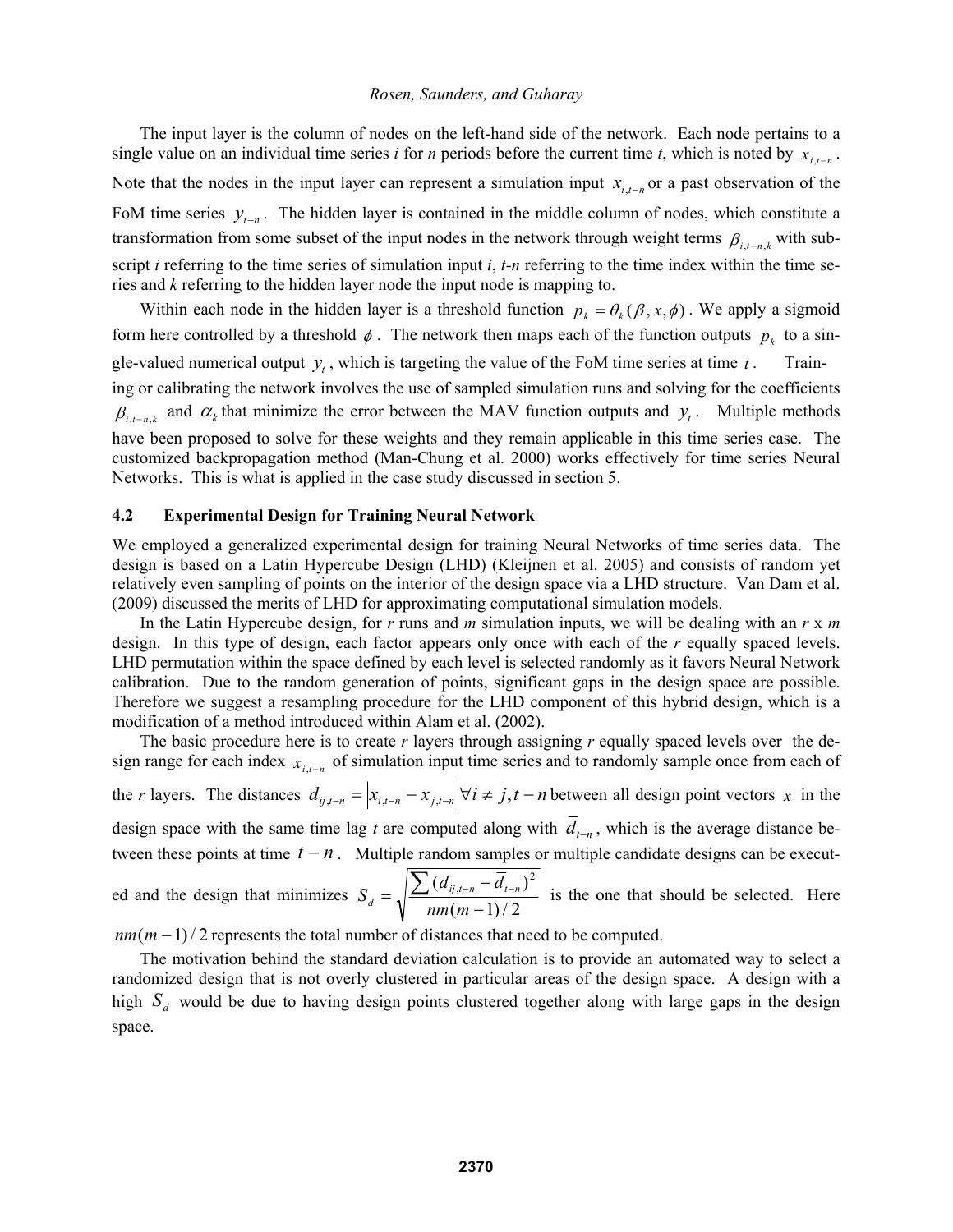## **5 CASE STUDY**

This section presents a case study involving the metamodeling of a simulation with financial time series to illustrate how the proposed approach can be applied and to examine the level of fidelity that can potentially be obtained with this metamodeling approach. The simulation model exercised for this experiment is a MITRE-developed extension of the Heterogeneous Trading Model (Ghoulmie et al. 2005). The Heterogeneous Trading Model is an agent-based simulation that involves modeling of a market, consisting of a single asset and traded by *N* agents. Trading occurs at discrete dates,  $t = 0, 1, 2, \dots, m$ , and at each date, every agent receives public news about the asset's performance. Through what is referred to as an intrinsic subjective criterion, each agent assesses whether the news is positively or negatively significant and subsequently decides whether to place a buy or sell order based on trading rules inherent in the model.

 The MITRE-extension (Tivnan et al. 2011) to the model includes an exogenous news signal for equities rather than a random draw of news signals. The main inputs to the model are a time series representing the level of the news signals and a single-valued variable for the number of traders participating in the market. There are two outputs to the model: an equity price time series and a trade volume time series. In order to concentrate on the metamodeling performance in this case study, we are focusing strictly on the equity price time series output and we assume that to be the FoM here. In practice however, multiple simulation outputs could be aggregated via Equation (1) before doing the Neural Network calibration.

 The metamodeling experiment consists of trying to develop a surrogate model mapping the time series inputs of the Heterogeneous Trading Model to its equity price output. Moreover, the experiment entails evaluating how the Neural Network metamodel can replicate this large-scale agent-based simulation consisting of time series inputs and outputs. In other words, the experiment is attempting to determine how close is the metamodel output with respect to the simulation output, given that the metamodel has the same input information, which is current and past equity price and previous news levels. As noted in Section 4, we are also employing past observations of the equity price time series to aid the prediction for an Equity price at the following date.

 The applied Neural Network metamodel has a single hidden layer feed forward structure as discussed in Section 4 with sigmoid transfer functions. Table 1 below summarizes the inputs used into the Neural Network. The last ten observations of the equity price time series are included along with the last two periods of the news signal level: current news signal level and previous news signal level. Only using the news signal levels from the last two periods is pertinent for the logic of this model and one can of course choose a different number of past observations of the input time series to apply in different situations. Held constant during this study in the model are the number of traders and the threshold probabilities for trade decisions. The LHD experimental design component is implemented only on single-valued variables so it was not utilized for this case study.

Table 1: Inputs to Neural Network

|                     | <b>Time Periods</b> |      |       |      |  |      |                          |       |     |       |
|---------------------|---------------------|------|-------|------|--|------|--------------------------|-------|-----|-------|
| <b>News Level</b>   |                     | -    |       |      |  |      |                          |       |     |       |
| <b>Equity Price</b> | t - 1<br>ີ້         | *-2. | t - 3 | t -4 |  | t -6 | $\overline{\phantom{a}}$ | t - 8 | 1-9 | $-10$ |

Each of the outputs from the model replications is provided in Figure 3 below. Thirty replications are performed in total of this simulation.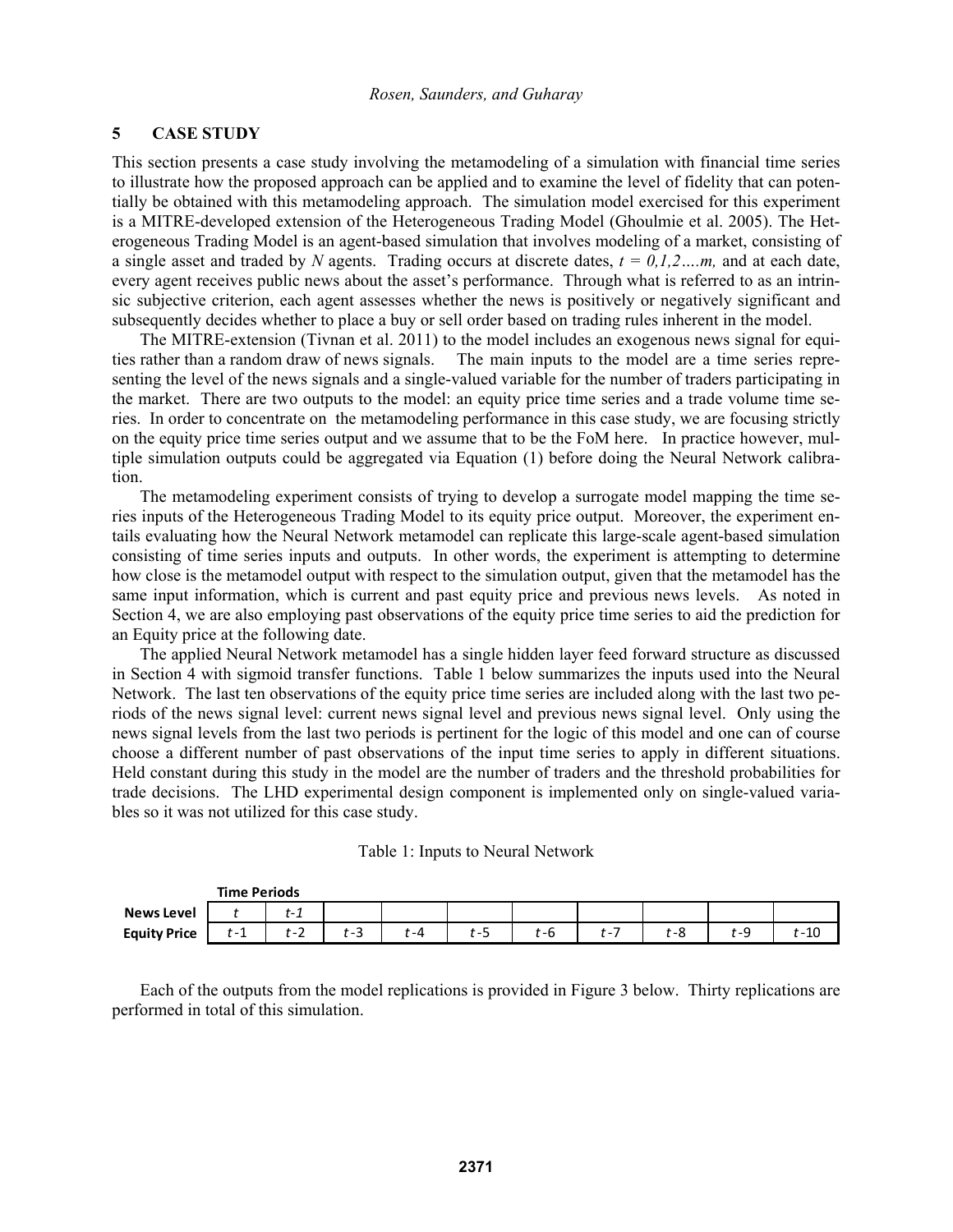Rosen, Saunders, and Guharay



Figure 3: Outputs of Heterogeneous Trading Model

There are twenty-one replications (70%) that are used for training, while five are used for validation and four are used for testing. The training during this case study was achieved with backpropgation using an Ordinary Least Squares (OLS) estimator as given in Equation 4:

$$
\varepsilon_{LS} = \frac{1}{2N} \sum_{p=1}^{N} \left( s_p - m_p \right)^2
$$
 (4)

where N is the total number of observations in the sample,  $s_p$  is the simulation response at period  $p$  and  $m_p$  is the metamodel response at period p. Figure 4 below shows the goodness of fit results for the simulation output sample used to train the Neural Network via a regression plot between simulation and metamodel responses. It demonstrates a strong goodness of fit between the metamodeling outputs and outputs from the simulation model within the sample used to train the Neural Network 0.99857 was achieved indicating a significant correlation between the simulation responses and metamodel responses under similar time periods. k. An r value of



Figure 4: Goodness of Fit of Metamodeling with Training Data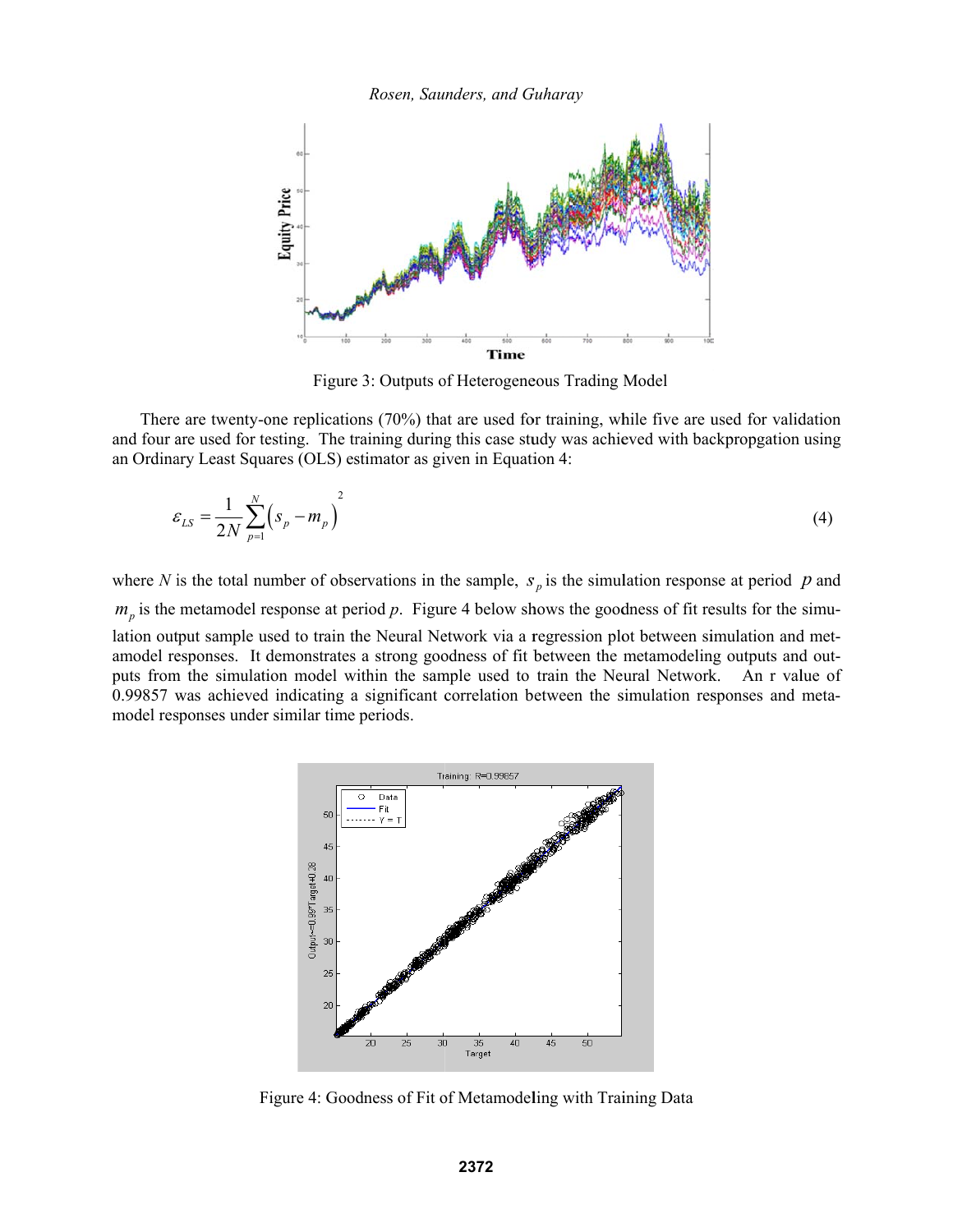The validation partition of the data is used for model selection and is used during the training phase of the Neural Network to ensure that the Network is not overfit. During validation, the Neural Network weights are not being configured any more with the data, but the data is now utilized to check that any increase in accuracy over the training data set actually yields an increase in accuracy over a data set not previously shown to the Network. If the accuracy over the validation data stays the same or decreases, then it can be concluded that overfitting is beginning to occur and training should stop. In our case, the r value decreases ever so slightly from 0.99857 to 0.99807 implying that it is an appropriate time for training to stop. The regression plot between the simulation data and metamodel data under the validation partition is shown below in Figure 5.



Figure 5: Goodness of Fit of Metamodeling with Validation Data

 The testing partition of the data is used to evaluate how well the Neural Network can extrapolate outside of the data space it was trained. The reader must be careful in this case as to not misinterpret this as the Neural Network capability to predict futures values. This testing is used to see how well the Neural Network can represent the simulation under the simulation inputs that were not used to fit the model. However, this is the most appropriate measure in the adequacy of the metamodel here. The r value between the metamodel and simulation model for the testing data is 0.99643, which is only a slight decrease that what was achieved in the training data. This is a very encouraging result showing that the metamodel is quite capable of replicating the simulation model outside of the training space. The regression plot between the simulation data and metamodel data under the testing partition is shown below in Figure 6.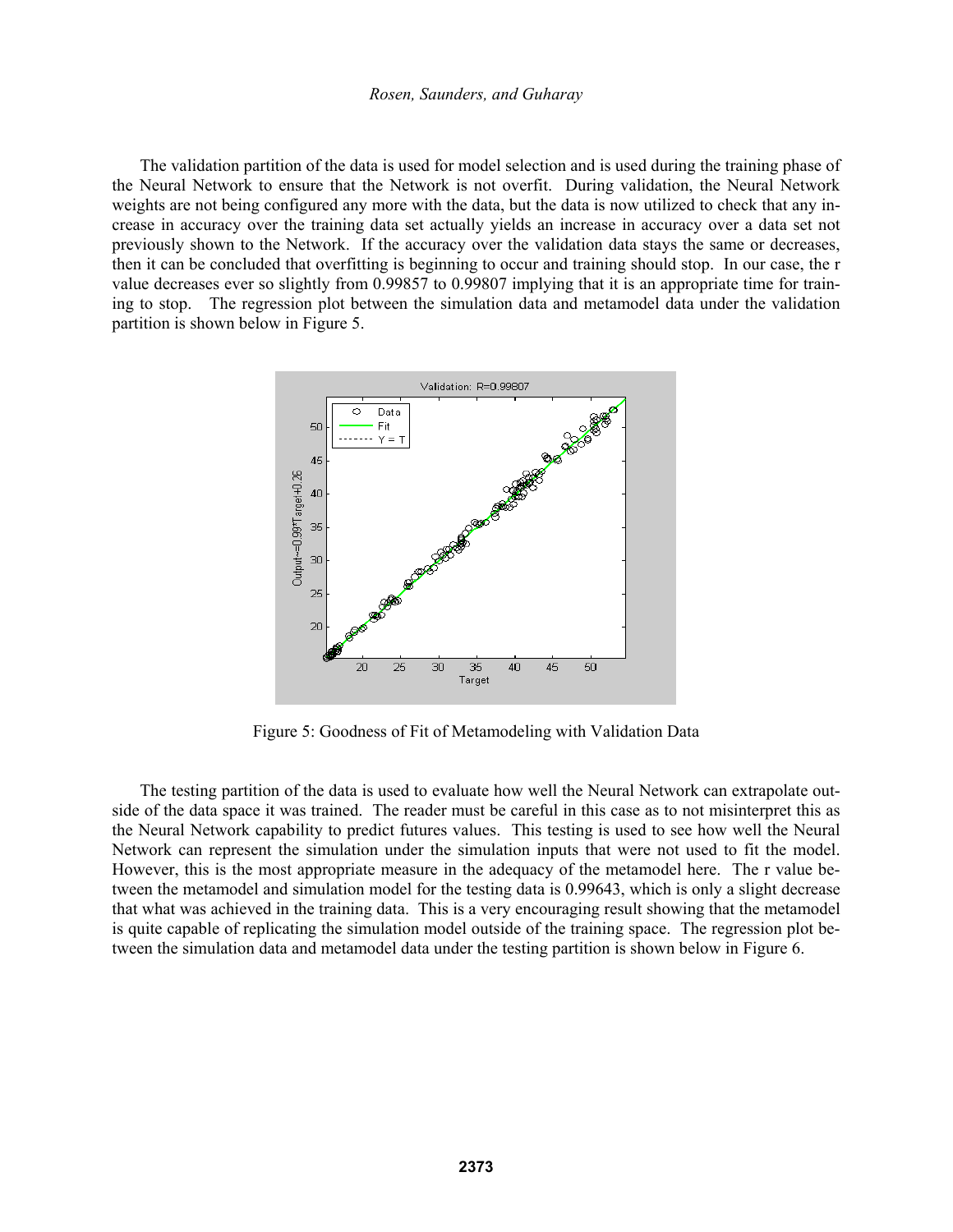*Rosen, Saunders, and Guharay* 



Figure 6: Goodness of Fit of Metamodel with Testing Data

 A mean squared error of 0.4119 (error between metamodel output an simulation output of Equity Price) was achieved for the training data signifying a sound goodness of fit for the Neural Network metamodel. To further depict the fit of the Neural Network metamodel, the metamodel time series is plotted (blue) overtop the simulation output time series (red) in Figure 7 below. The metamodel appears to be able to capture most of the trends of the simulation time series.



Figure 7: Comparison of Metamodel (Red) and Simulation (Blue) Time Series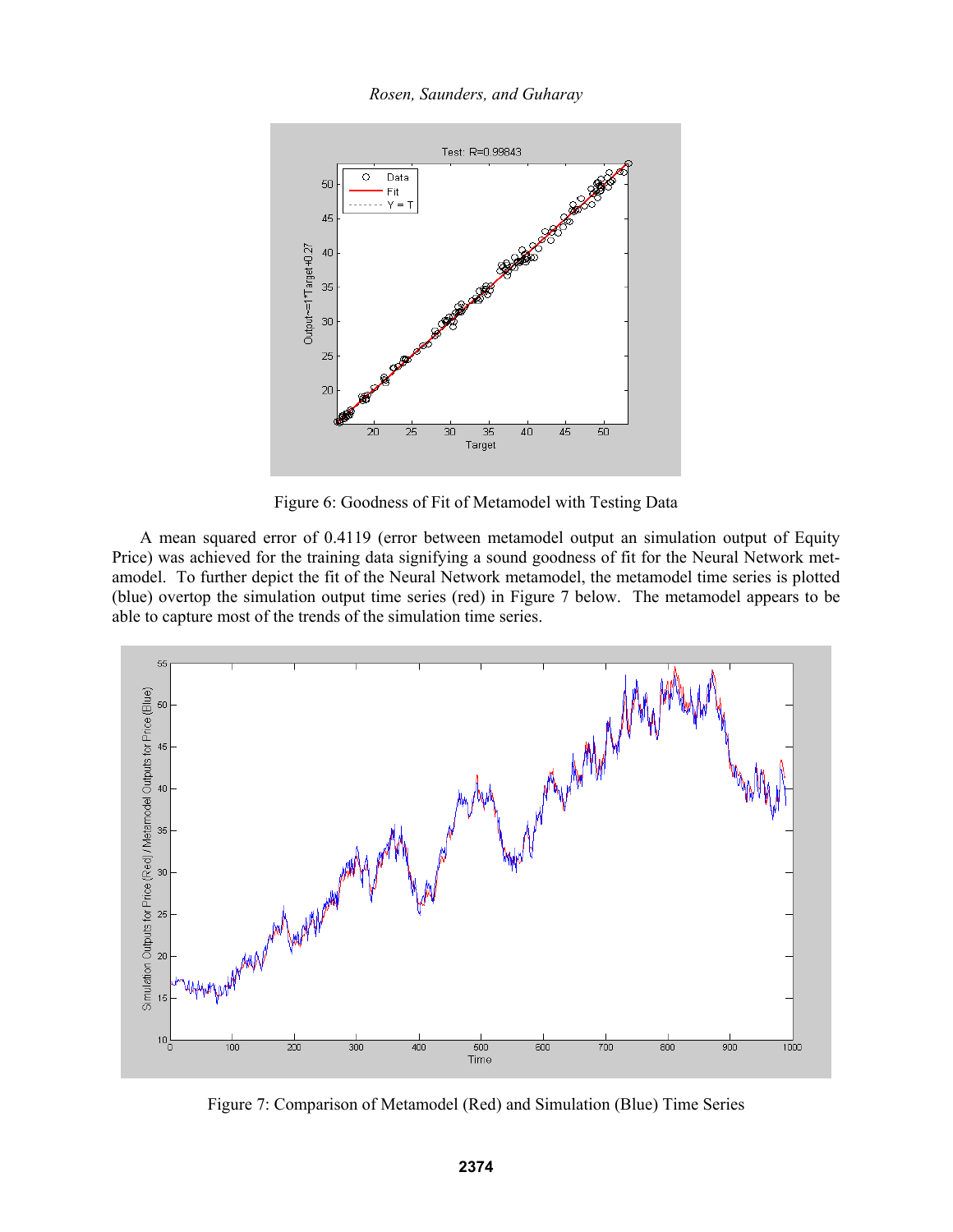This case study has demonstrated the effectiveness of Neural Networks in metamodeling large-scale simulations that contain time series inputs and outputs. A single hidden layer Neural Network was applied, but there are of course many other Neural Network structures that can be applied in this case. Other structures can lead to additional complications with non-linearity, especially when multiple hidden layers are present. Under multiple hidden layers, the additivity assumption of a Latin Hypercube Design will not necessarily fit so other experimental designs need to be substituted.

### **6 CONCLUSIONS**

This paper addresses the problem of metamodeling of time series data that naturally occur in financial simulations. A general approach is presented, which is also suitable to other system domains yielding time series outputs. We provide a procedure generating a single-valued Figure of Merit for time series outputs that employs metamodeling and an MAV model that can be recalibrated under different users of the simulation(s). This mapping enables real-time analysis and analysis capabilities that can be easily distributed amongst multiple stakeholders at play.

The success of this study lays down the framework for further research. It will be important to further investigate and identify the time series simulation characteristics where this approach is applicable. Moreover, the next step in this research is to see if single hidden layer can be successful across a wider range of simulations and under simulations consisting of both singled-valued and time series input parameters. In addition, further studies into applying heuristic search procedures, such as Evolutionary Algorithms and Genetic Algorithms to locate effective Neural Network structures will be valuable.

## **ACKNOWLEDGMENTS**

The authors thank Mr. Mathew McMahon and Ms. Jenny McFarland for providing the time series data (pertaining to Fig. 3) used in the case study. Additionally, the authors thankfully acknowledge many valuable discussions with Dr. Charles Worrell, Ms. Marie Francesca, Dr. Kevin Cabana and Dr. David Colella. The authors have thankfully noted and addressed several insightful comments and suggestions made by the reviewers.

## **REFERENCES**

- Alam, F., K. McNaught and T. Ringrose. 2002. "A Comparison of Experimental Designs in the Development of a Neural Network Simulation Metamodel." *Simulation Modeling Practice and Theory*. 12:559-578.
- Arthur, W., J. Holland, B LeBaron, R. Palmer, and P. Tayler. 1996. "Asset Pricing under Endogenous Expectations in an Artificial Stock Market." Santa Fe Institute, Santa Fe, NM 96-12-093.
- Barton, R. and M. Meckesheimer. 2006. "Metamodel-Based Simulation Optimization." *Handbook in OR & MS, Vol*. 13. Edited by S.G. Henderson and B.L. Nelson.
- Box, G. and N. Draper. 1987. *Empirical Model-Building and Response Surfaces*. New York: John Wiley and Sons. Deboor, C. 1978. *A Practical Guide to Splines*. New York: Springer-Verlag.
- Dyer, J. and Sarin, R. 1979. "Measurable Multiattribute Value Functions." *Operations Research*. 27(4): 810-822.
- Dyn, N., Levin, D., and S. Rippa. 1986. Numerical procedures for surface fitting of scattered data by radial functions. *SIAM Journal of Scientific and Statistical Computing*, 7: 639-659.
- Faraway, J. and C. Chatfield. 1996. "Time Series Forecasting with Neural Networks: A Comparative Study Using the Airline Data." *Journal of the Royal Statistics Society: Series C (Applied Statistics)*. 47(2): 231-250.
- Gheyas, I and L. Smith. 2009. "A Neural Network Approach to Time Series Forecasting." *Proceedings of the World Congress on Engineering Vol II*.
- Ghoulmie, F., R. Cont and J. Nadal. 2005. "Heterogeneity and Feedback in an Agent-based Market Model." *Journal of Physics: Condensed Matter*, 17(14): S1259-S1268.
- Hill, T., M. O'Connor and W. Remus. 1996. "Neural Network Models for Time Series Forecasts." *Management Science*, 42(7): 1082-1091.
- Kleijnen, J. 1975. *Statistical Techniques in Simulation, part II*. Dekker, New York.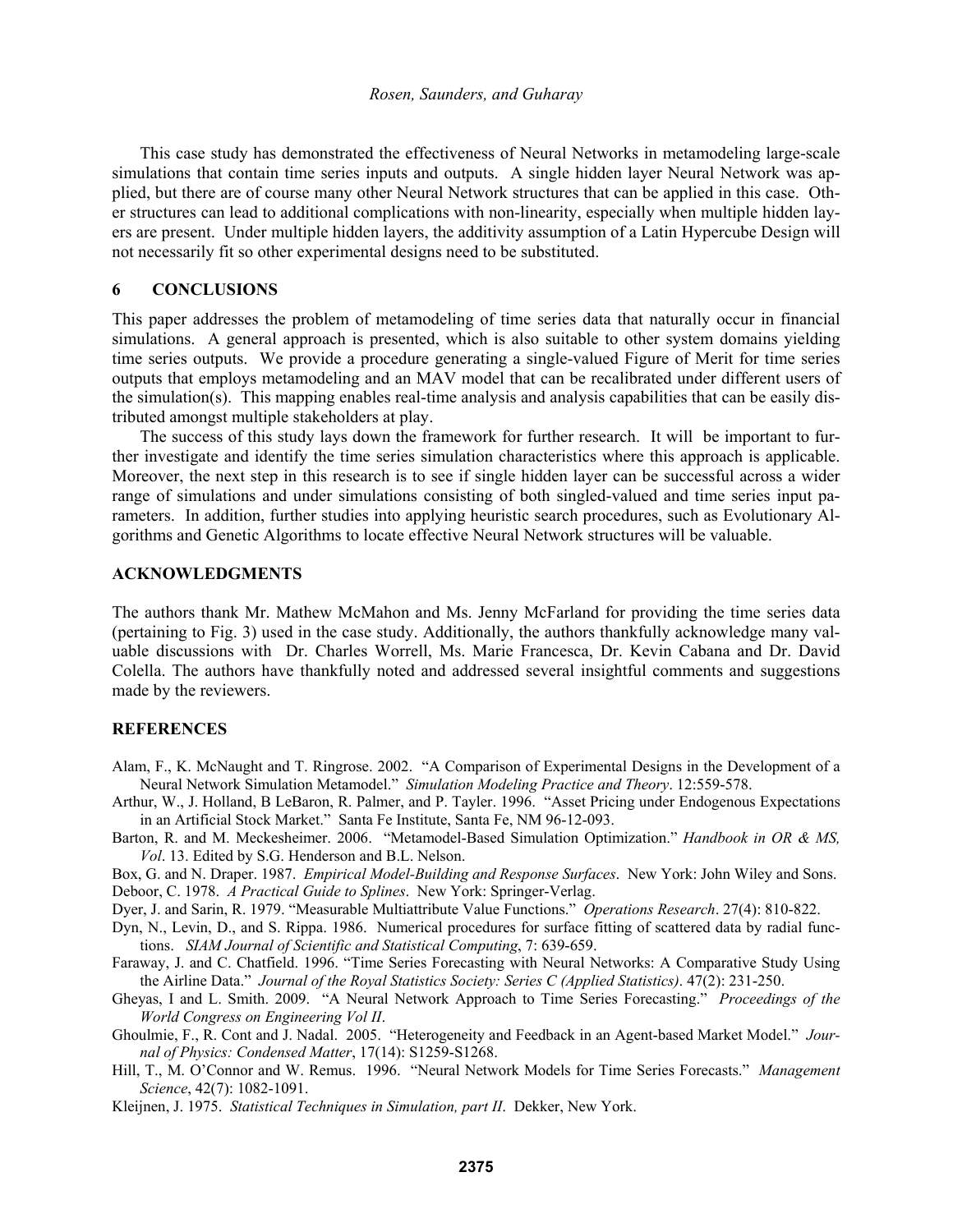Kleijnen, J. 1987. *Statistical Tools for Simulation Practitioners.* New York: Marcel Dekker.

- Kleijnen, J., S. Sanchez, T. Lucas, and T. Cioppa. 2005. A User's Guide to the Brave New World of Designing Simulation Experiments. *INFORMS Journal on Computing*, 17(3): 263-289.
- Kleijnen, J. and R. Sargent. 2000. A Methodology for Fitting and Validating Metamodels in Simulation. *European Journal of Operational Research*, 120: 14-29.
- Kleijnen, J. 2009. Kriging Metamodeling in Simulation: A Review. *European Journal of Operational Research*, 192, 707-716.
- Man-Chung, C., C. Wong and L. Chi-Chung. 2000. "Financial Time Series Forecasting by Neural Network Using Conjugate Gradient Learning Algorithm and Multiple Linear Regression Weight Initialization." *Computing in Economics and Finance*, 61.
- Meghabghab, M. 2001. Iterative radial basis functions neural networks as metamodels of stochastic simulations of the quality of search engines in the World Wide Web. *Information Processing and Management,* 37*:* 571-591.
- Myers, R., 1976. *Response Surface Methodology*. Boston: Allyn and Bacon.
- Myers, R. V. Ugru, X. Luo, and R. Grandhi. 1996. "MIDAS for pre- and post-processing of ASTROS unsteady aerodynamic flutter models." *6th AIAA/NASA/ISSMO Symposium of Multi-disciplinary Analysis and Optimization*.
- Rosen, S. C. Harmonosky, M. Traband. 2006. "A Simulation Optimization Method That Considers Uncertainty and Multiple Performance Measures." *European Journal of Operational Research* 181: 315-330.
- Rosen, S. C. Saunders, and S. Guharay. 2012. "A Structured Approach for Rapidly Mapping Multi-Level System Measures via Simulation Metamodeling." To be *Submitted to IEEE Transactions on Systems, Man, and Cybernetics, Part A: Systems and Humans.*
- Sacks, J., Welch, W., Mitchell, T., and H. Wynn. 1989. Design and analysis of computer experiments. *Statistical Science*, 4: 409-435.
- Tivnan, B., M. Koehler, M. McMahon, M. Olson, N. Rothleder, and R. Shenoy. 2011. "Adding to the Regulator's Toolbox: Integration and Extension of Two Leading Market Models." *2011 Annual Conference of the Eastern Economic Association*.
- Torgerson, W. 1958. Theory and Methods of Scaling, Wiley, New York.
- Van Dam, E., Gijs, R., and Husslage, B. 2009. Bounds for Maximin Latin Hypercube Designs. Operations Research, 57: 595-608.
- Von Neumann, J. Morgenstern, O. 1947. *Theory of Games and Economic Behavior*. Princeton: Princeton University Press.
- Zhang, G. E. Patuwo, and M. Hu. 1998. Forecasting with Artificial Neural Networks: the state of the art. *International Journal of Forecasting*. 14: 35-62.

### **AUTHOR BIOGRAPHIES**

**SCOTT L. ROSEN** is a Group Leader for the Probability and Statistics Group within the MITRE Corporation's Operations Research Department. He has spent the last seven years at MTIRE applying Operations Research to some of the United States' most critical and challenging Systems Engineering problems. His research interests include Simulation Optimization, Simulation Metamodeling, Decision Analysis, and Quantitative Systems Engineering. He received his B.S. from Lehigh University in Industrial and Systems Engineering in 1998 and a M.S. and Ph.D. in Industrial Engineering and Operations Research from Penn State University in 2000 and 2003, respectively.

**CHRISTOPHER P. SAUNDERS** is a mathematical statistician with the MITRE Corporation; he also holds an assistant professorship of statistics at South Dakota State University. He received his Ph.D. in statistics from the University of Kentucky before accepting an Intelligence Community postdoctoral fellowship. His current research focus is related to high dimensional pattern recognition and approximate Bayesian inference with applications to time series analysis and forensic identification.

**SAMAR K. GUHARAY** has been leading research in the area of interdisciplinary problems covering novel sensing technology, algorithms, and rapid systems engineering analysis. He received his Ph.D. in Physics in 1980 from the University of Calcutta, India. Dr. Guharay participated in many national and in-